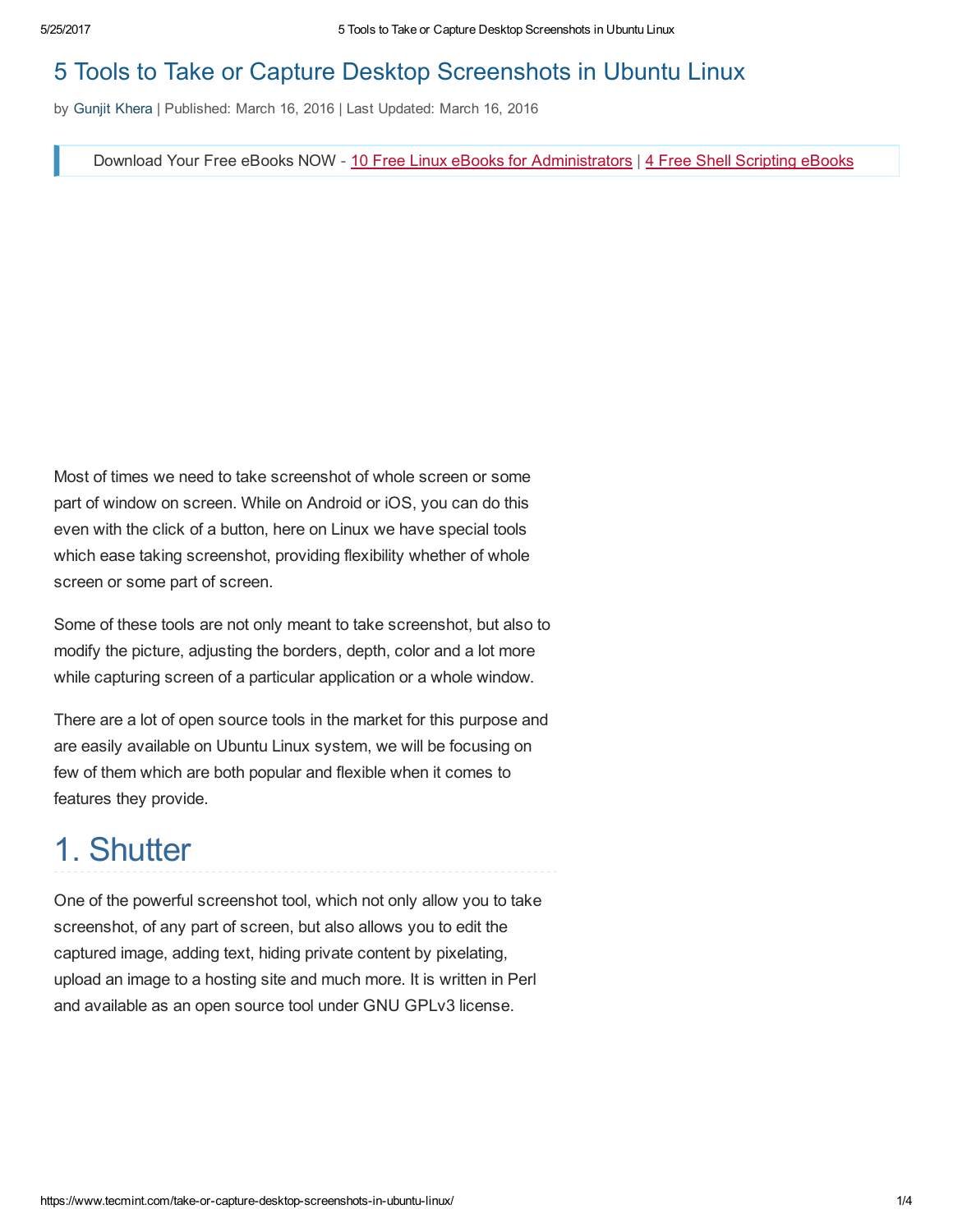You can easily install shutter on Ubuntu or Linux Mint with the help of apt-get [command](https://www.tecmint.com/useful-basic-commands-of-apt-get-and-apt-cache-for-package-management/) as shown:

\$ sudo apt-get shutter

To create a screenshot through shutter, either open a new session by launching the shutter app, or just select the window to capture from the shutter icon in notification bar.



Shutter – Take Desktop Screenshots

# 2. Imagemagick

One of the powerful, and open-source tool for editing, converting and displaying image files in more than 200 image formats. It includes, along with taking screenshots of selected portion of the screen, a rich set of commands for editing and transformation of images.

Apart from command line, imagemagick also includes a native Xwindow GUI for Unix-like systems which helps make rendering of images easy. Licensed under Apache 2.0 License, Imagemagick provides a number of bindings for various languages like: PerlMagick (Perl), Magickcore (C ), Magick++ (C++) to name a few.

Using imagemagick, you can take screenshot in following ways:

#### 1. Using import Command to Take Desktop Screenshot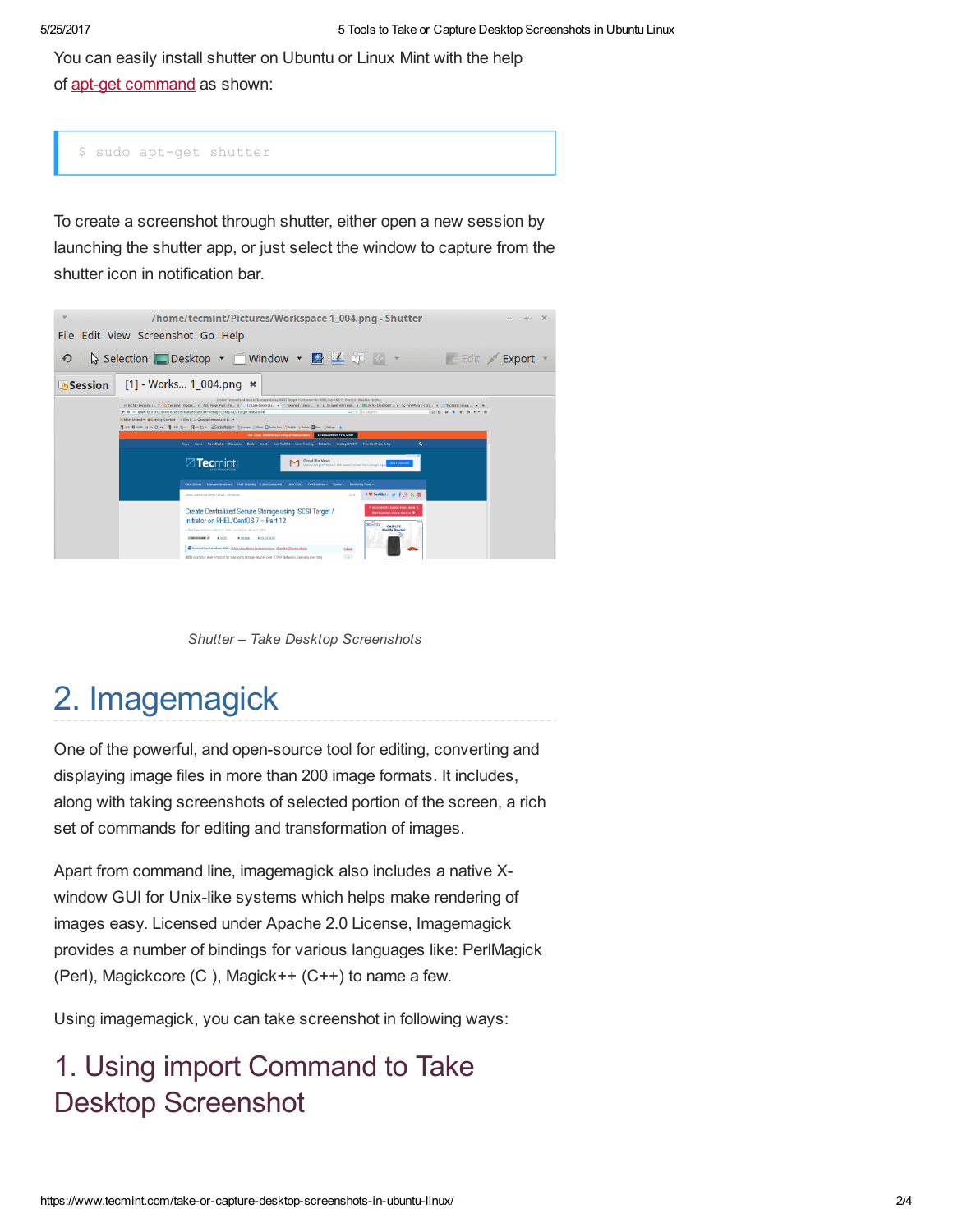This command takes the screenshot of whole screen with all the currently actively windows.

\$ import -window root image1.png

### 2. Using import Command to Take Selected Area of Screen

Running this command converts mouse pointer into a crosshair cursor which can be used for selecting any area of screen and take screenshot of that part.

import calc.png

Take Selected Area of Screenshot in Commandline

### 3. Gnome Screenshot

Another tool for taking screenshot is gnome-screenshot, is the default tool which comes along with Ubuntu on gnome desktop environment. Initially it was the part of gnome utils package, but later on it was separated into its own independent package from version 3.3.1.

Like above tools, it is also that powerful to take screenshot of either whole screen or part of screen as needed.

Following are the ways to take screenshot using gnome-screenshot:

### 1. Using shortcut keys shift+printscreen(PrtScr)

One way of taking screenshot is to use the shortcut  $\text{Shift+Prtscr}$  which changes the mouse pointer into crosshair cursor, using which you can select the part of screen whose screenshot is to be taken.

#### 2. Using gnome-screenshot GUI

Using GUI also you can take screenshot. For this just open the GUI and select one of the following options: Select an area to grab, Grab